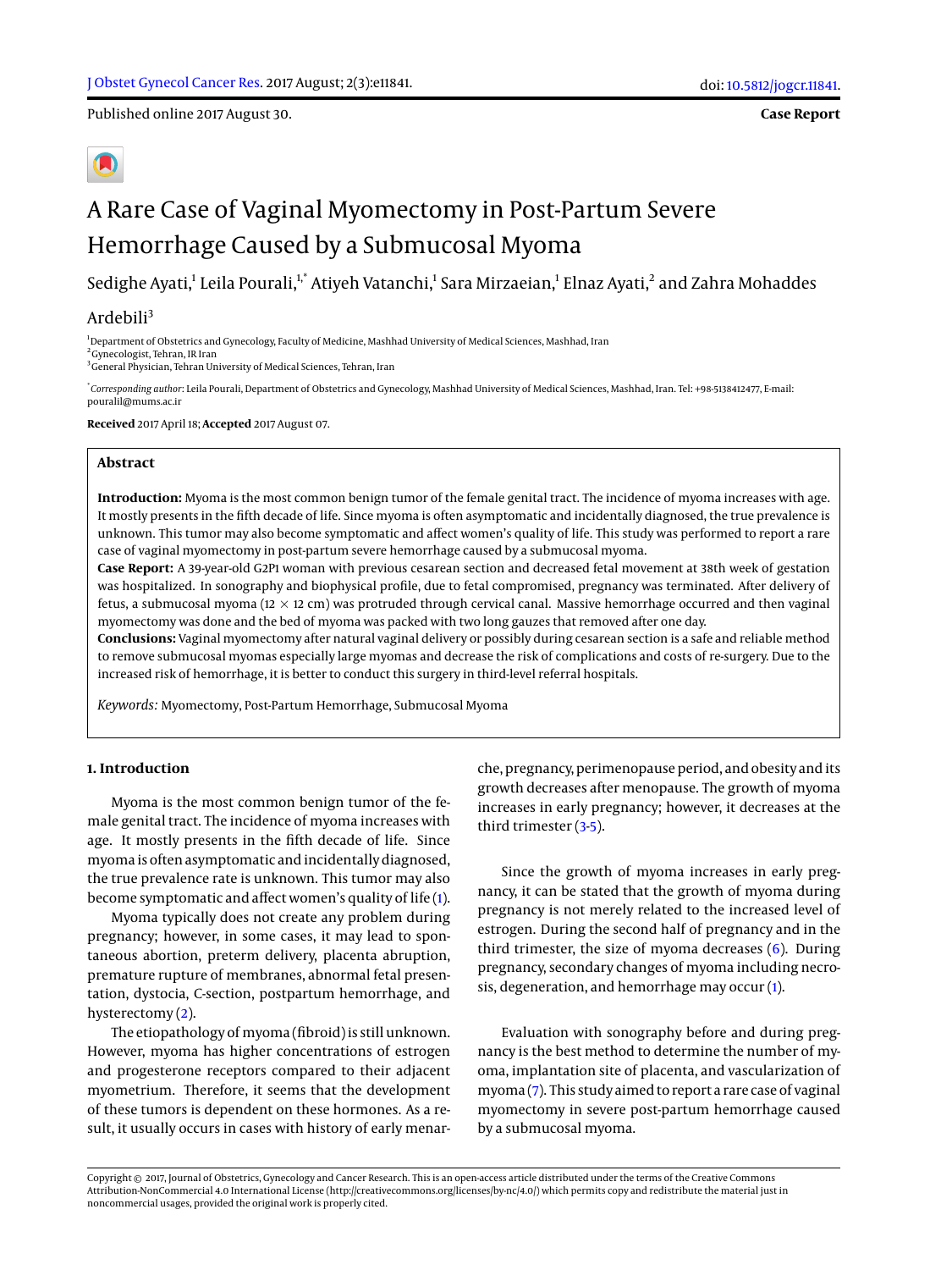#### **2. Case Report**

A 39-year-old woman (gravida 2, para 1) who was at 32th week of gestation was referred to the obstetrics clinic. Her husband died after one year of delivery. Her second marriage was one year ago and conceived soon after. No specific problem was observed in the routine prenatal care, and frequent sonographies were performed during pregnancy. These sonographies are as follows:

A sonography was carried out at 7th week of gestation in which the gestational sac with a live embryo was observed. Moreover, on the anterior part of the fundus of the uterus, a 75 mm myoma with a pressure effect on the gestational sac was reported.

Another sonography was conducted at 13th week of gestation with a normal NT, and an  $82\times84$  mm myoma was observed on the left lateral wall of the uterus.

At 21th week of gestation, an anomaly scan was performed. The results of all the examinations were normal. Only mild kidney fullness was reported. The placenta was anterior and the fetal presentation was transverse. A solid mass with a diameter of 90  $\times$  61 mm suggesting myoma was observed on the anterior wall of the uterus.

At 39th week of gestation, the patient was referred to the clinic due to reduced fetal movements. A biophysical profile test was performed. In the biophysical profile sonography, the score was 10. Amniotic fluid index was 79 mm.

A 100  $\times$  100 mm myoma was reported on the anterior wall of the uterus with a pressure effect on the fetal anterior chest wall. Since the fetus was term with decreased fetal movements, termination of pregnancy was decided. The patient was hospitalized and 25  $\mu$ g of sublingual misoprostol was administered every 4 hours and after 2 doses of drug, she delivered without the need for induction by oxytocin. A 2 kg neonate with an Apgar score of 9 - 10 was born. Much fluid containing blood was removed along with the placenta. In vaginal examination, a large 12  $\times$  12 cc myoma located inside the cervix was palpated that prevented the cervix to be closed and the cervix was fully dilated and effaced. The myoma was protruded and the examinations revealed that the myoma was submucosal and attached to the anterior wall of the uterus; however, it was not pedunculated. The blood and clots were removed from the vagina. The bleeding was controlled and the patient was transferred to the post-partum unit with a blood pressure of 130/90 mmHg and stable vital signs. After an hour, the vital signs were still normal; however, massive hemorrhage and then hypotension (100/70 mmHg) occurred. The patient was transferred to the operating room to conduct further examinations and possible reanimation and laparotomy. Four units of blood were reserved. Initially,

the patient was examined in a gynecological position. She suffered severe hemorrhage with some clots. In examination, a 12  $\times$  12 cm submucosal myoma without a base attached to the anterior wall of the cervix was palpable. This myoma was protruded to the cervix. In the assessment of uterine wall, the myoma was removed manually and its bed was nearly 10  $\times$  8 cm on the anterior surface of the endometrium. Fortunately, the uterus was not ruptured. The bleeding was controlled through bimanually compression of the uterus, administration of Methyl Ergonovin and oxytocin, and 800  $\mu$  rectal misoprostol. Hemorrhage continued from the bed of the myoma and two long gauzes were packed inside the uterus. The bleeding was then controlled and a Foley catheter was fixed in the bladder. Six hours after the surgery, hematocrit dropped from 34% to 25%. The patient felt severe dizziness during walking. Therefore, two units of blood were transfused and the patient's vital signs were normal. One dafter the surgery, two long gauzes and the Foley catheter were removed. She was discharged with a good general condition.

### **3. Discussion**

The prevalence rate of myoma during pregnancy is 1.2 to 1.7% [\(8\)](#page-2-6). Generally, a variety of asymptomatic myomas is accidentally diagnosed. In any case, myomas may be accompanied by abortion, premature rupture of membranes, pelvic pain, ineffective labor, malpresentation, Csection, and post-partum hemorrhage  $(9, 10)$  $(9, 10)$  $(9, 10)$ .

Myomectomy during cesarean section is still debatable. Due to uncontrollable hemorrhage, conducting myomectomy during cesarean section and after delivery can increase the risk of uterine atony and the need for transfusion and hysterectomy. For this reason, except for pedunculated myomas or myomas located in a cesarean incision line, gynecologists often refuse surgery. Therefore, removing myoma may require further surgeries that are associ-ated with increased costs and consumed time [\(11,](#page-2-9) [12\)](#page-2-10).

Removing myoma during cesarean section is consid-ered a difficult surgery because blood flow is increased [\(13,](#page-2-11) [14\)](#page-2-12). However, in recent years, studies have shown that in special cases, myomectomy can be performed during cesarean section by an experienced surgeon. Several studies indicate that myomectomy during cesarean section is a safe surgery which due to increased elasticity and lowuterine fragility during pregnancy makes the stitching procedure easier [\(15\)](#page-2-13).

In a study performed by Adnan et al. a number of myomectomies were done during cesarean sections. The smallest myoma was 6 cm and the largest one was 22 cm; sixteen patients underwent myomectomy during their cesarean sections from 2009 to 2012. Two patients required